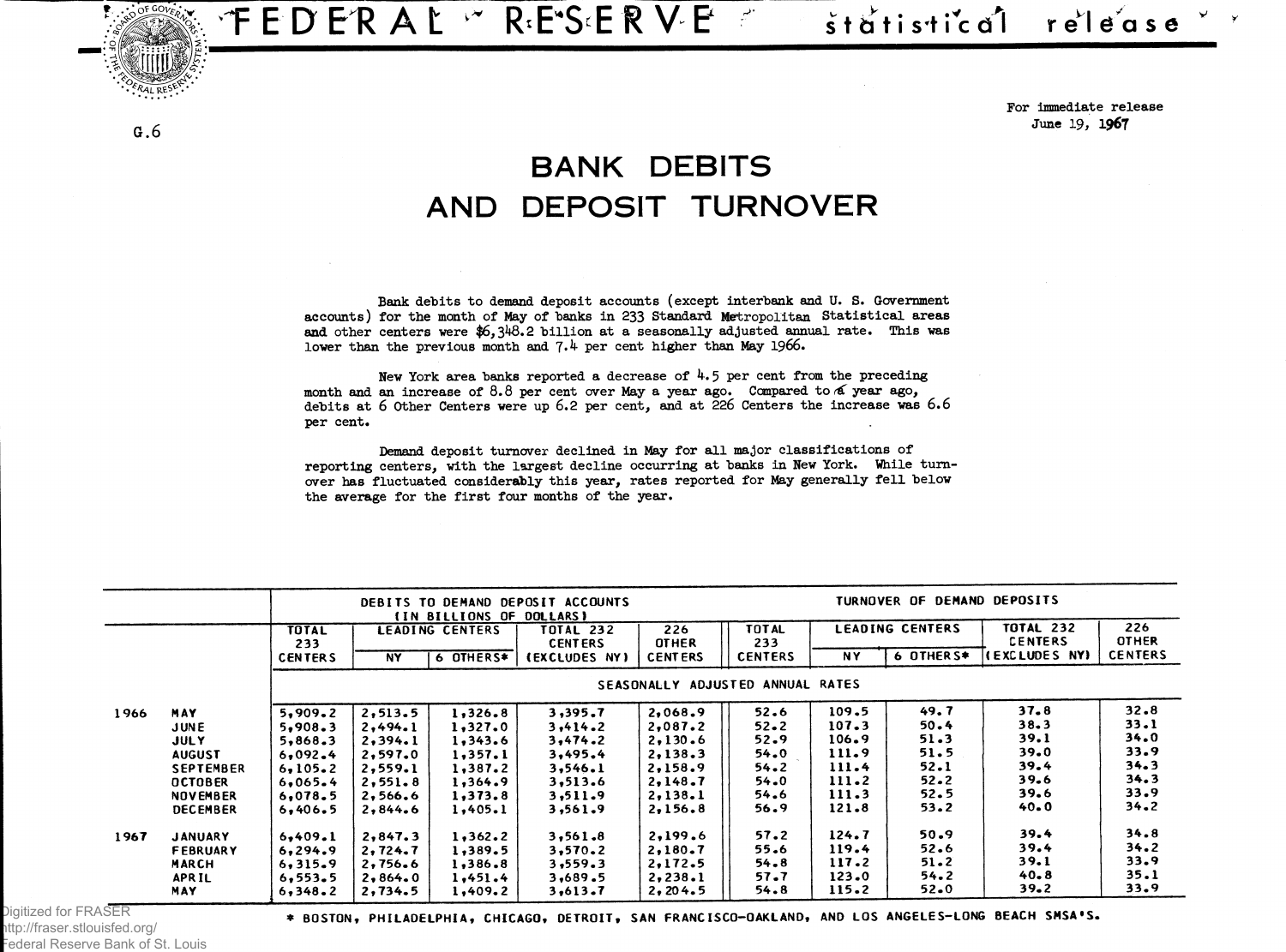DEBITS TO DEMAND DEPOSITS <u>PER CENT CHANGE FROM</u> <u>MONTH AGO | YEAR AGO</u> DISTRICT NO. 1 - BOSTON SEASONALLY ADJUSTED ANNUAL RATES CONNECTICUT HARTFORD 33,290.9 -4.3 • .6 NEW HAVEN 7,486.5 -4.4 • 5.0 NEW LONDON-GROTON-NORWICH 1,734.1 —6 \* 1 -16.7 WATERBURY 3,135.9 -6.2 • 2.7 MAINE BANGOR\* 944.7 • 1.6 • 10.3 LEWISTON-AUBURN 915.3 -3.3 +23.4<br>PORTLAND 915.3 +4.7 +10.3 PORTLAND 3,545.1 •4.7 • 10.3 MASSACHUSETTS BOSTON BROCKTON BROCKTON 156,148.5 – .6 +17.3 BROCKTON 1,632.2 -5.3 • 3. 5 FALL RIVER 1,183.5 -4.0 • 3.3 LAWRENCE-HAVERHILL 2,241.0 -.0 • 5.4 LOWELL 1,749.8 •5.8 - .0 NEW BEDFORD 1,617.0 • .4 •8.1 PITTSFIELD 1,300.9 •.2 •8.1 SPRINGFI ELD-CHICOPEE—HOLYOKE 8,926.3 •8.3 • 14.8 WORCESTER 6,239.0 -3.6 • 3.0 NEW HAMPSHIRE CONCORD\* 746.7 • .7 • 13.1 MANCHESTER 1,848.5 •.7 • 6.0 RHODE ISLAND PROVIDENCE-PAWTUCKET | 17,739.7 | -3.8 | +11.2 VERMONT BURLINGTON\* 1,481.7 •2.7 • 14.5 DISTRICT NO. 1 TOTALS 253,907.2  $-1.2$   $+12.3$ DISTRICT NO. 2 - NEW YORK CONN ECTICUT BRIOGEPORT 7,757.9 • .5 • 1.8 STAMFORD 4,475.8 •1.8 • 16.2 NEW JERSEY JERSEY CITY 13,853.4 -8.9 -18.0 NEWARK 56,276.7 -4.9 • 4.7 PATERSON-CLIFTON-PASSAIC NEW YORK BINS4AMTON 3, 954.1 •4.3 • 4.4 BUFFALO 31,107.1 -4.6 •10.9 NEW YORK 2,734,510.3 -4.5 •8.8 ROCHESTER 18,395.6 -8.3 • 10.5 SYRACUSE 12,949.1 -2.5 •4. 6 UTICA-ROME 3,973.3 -5.9 -1.1 DISTRICT NO. 2 TOTALS 2,909,012.0 -4.5 0 0 • DISTRICT NO. 3 - PHILADELPHIA DELA WARE WILMINGTON 35,964.8 — 6.0 -9.1 NEW JERSEY ATLANTIC CITY | 2,466.2 | +4.8 | +6.1 TRENTON 14,940.0 • 14,940.0 • 14,940.0 • 141.2 • 149.4 PENNSYLVANIA ALTOONA 1,302.7 +7.4 +18.2 HARRISBURG 6,264.0 −1.0 +9.7<br>JOHNSTOWN 1,523.1 +2.0 +2.8 JOHNSTOWN 1,523.1 • 2.0 •2.8 LANCASTER 4,231.8 — .6 -3.8 LEBANON\* 626.2 • .1 • 2.5 LEHIGH VALLEY 6,448.1 • .1 •2.1 PHILADELPHIA (172,816.5 -3.0 +10.7<br>READING 4,636.7 +2.9 +2.9 +2 READING 4,636.7 •2.9 • .2 SCRANTON 3,000.3 -.1 •2.4 WILKES-BARRE 3,746.3 •.0 • 12.1 WI LLI A MS PORT\* 927.1 -3.1 • 2.7 YORK 5,276.9 -5.4 • 15.0 DISTRICT NO. 3 TOTALS 264,170.6 -1.3 • 8.3

 $\lambda$  $\epsilon$  $\blacktriangleleft$ 

́  $\overline{f}_{\mathcal{H}}$ 

 $\blacktriangledown$ 

 $\zeta^{\frac{1}{2}}$  $\mathbf{A}_\mathbf{r}$ 

 $\mathcal{A}$ 

 $\mathbf{r}$ 

 $\ddot{\bullet}$ 

 $\overline{\phantom{a}}$  $\blacktriangledown$ ĥ4

 $\mathbf{R}$ 

 $\blacktriangle$ 

 $\mathbf{r}$ 

k.  $\ddot{\phantom{1}}$ 

 $\overrightarrow{y}$ 

 $\blacktriangleleft$  $\ddot{\phantom{1}}$ 

ÄЧ

\* CITY ONLY

BANK DEBITS - MAY 1967 ( IN MILLIONS OF DOLLARS)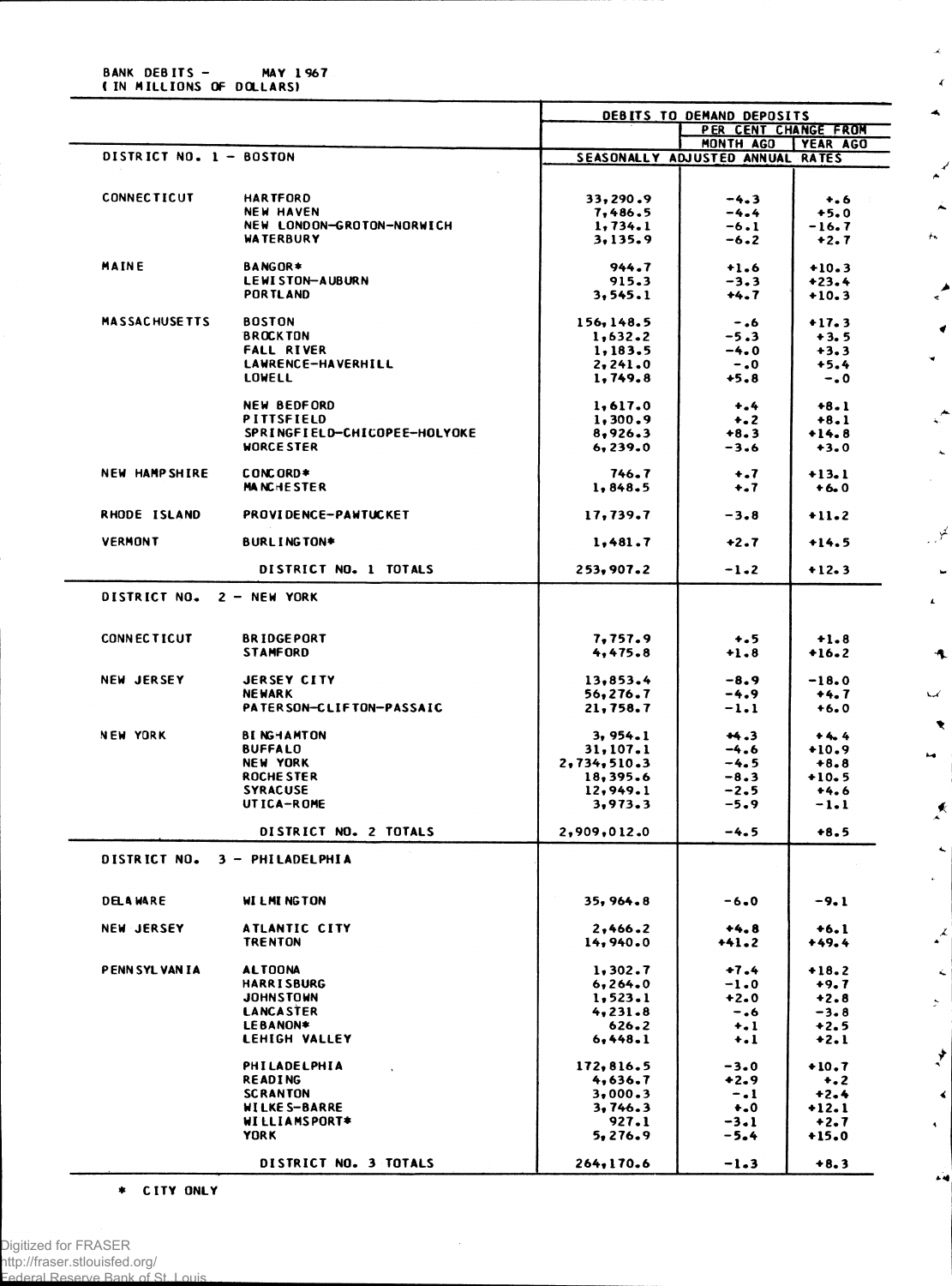BANK DEBITS - MAY 1967<br>(IN MILLIONS OF DOLLARS)

| THE MILLIONS OF DOCEM.                |                               |                      |                                  |                 |
|---------------------------------------|-------------------------------|----------------------|----------------------------------|-----------------|
|                                       |                               |                      | DEBITS TO DEMAND DEPOSITS        |                 |
|                                       |                               |                      | PER CENT CHANGE FROM             |                 |
|                                       |                               |                      | MONTH AGO   YEAR AGO             |                 |
| DISTRICT NO. 4 - CLEVELAND            |                               |                      | SEASONALLY ADJUSTED ANNUAL RATES |                 |
|                                       |                               |                      |                                  |                 |
|                                       |                               | 3,881.1              | $+18.5$                          | $+14.4$         |
| <b>KENTUCKY</b>                       | <b>LEXINGTON</b>              |                      |                                  |                 |
|                                       | <b>AKRON</b>                  | 13,435.3             | $-4.6$                           | $+3.2$          |
| <b>OHIO</b>                           | <b>CANTON</b>                 | 4,897.2              | $-2.5$                           | $+4.0$          |
|                                       | <b>CINCINNATI</b>             | 36, 294.1            | $-3.4$                           | $+4.1$          |
|                                       | <b>CLEVELAND</b>              | 80,655.4             | $+4.3$                           | $+6.9$          |
|                                       | <b>COLUMBUS</b>               | 31,300.2             | $+1$                             | $+1.0$          |
|                                       | <b>DAYTON</b>                 | 14,004.8             | $+2.7$                           | $+10.6$         |
|                                       | HAMILTON-MIDDLETOWN           | 2,581.3              | $-7.4$                           | $+4.4$          |
|                                       |                               |                      |                                  |                 |
|                                       | <b>LIMA</b>                   | 1.676.3              | $-3.6$                           | $+23.0$         |
|                                       | LORAIN-ELYRIA                 | 1,862.3              | $-6.1$                           | $+ 9$           |
|                                       | <b>MANSFIELD</b>              | 1,792.8              | $+ - 9$                          | $+$ .4          |
|                                       | <b>SPRINGFIELD</b>            | 1,887.6              | $+1.3$                           | $+7.0$          |
|                                       | STEUBENVILLE-WEIRTON, W. VA.  | 1,512.0              | $+4.5$                           | $+8.5$          |
|                                       | <b>TOLEDO</b>                 | 13,311.5             | $+1.6$                           | $-8, 8$         |
|                                       | YOUNG STOWN                   | 6,932.3              | $-1.8$                           | $-1.1$          |
|                                       |                               |                      |                                  |                 |
| <b>PENNSYLVANIA</b>                   | ERIE                          | 3,521.5              | $-8.9$                           | $-7.7$          |
|                                       | PITTSBURGH                    | 106,438.3            | $-1.8$                           | $+11.7$         |
|                                       |                               |                      | $+7.4$                           | $+9.6$          |
| WEST VIRGINIA                         | <b>WHEELING</b>               | 2,394.5              |                                  |                 |
|                                       | DISTRICT NO. 4 TOTALS         | 328,378.6            | $-0$                             | $+6.4$          |
| PH 1 IP                               | 18111                         |                      |                                  |                 |
| DISTRICT NO.                          | 5 - RICHMOND                  |                      |                                  |                 |
|                                       |                               |                      |                                  |                 |
| <b>DISTRICT OF</b><br><b>COLUMBIA</b> | WA SHI NG TON                 | 60,957.0             | $+1.3$                           | +4.6            |
|                                       |                               |                      |                                  |                 |
| <b>MARYLAND</b>                       | <b>BALTIMORE</b>              | 43,689.4             | $-1.2$                           | $+5.4$          |
|                                       |                               |                      |                                  |                 |
| NORTH CAROLINA                        | <b>ASHEVILLE</b>              | 2,115.9              | $+ 7$                            | $+14.8$         |
|                                       | CHARLOTTE                     | 15,062.2             | -3.6                             | $+6.7$          |
|                                       | <b>DURHAM</b>                 | 2,677.3              | -5.6                             | $+10.9$         |
|                                       | <b>FAYETTVILLE</b>            | 1,396.1              | $+1.3$                           | $+15.2$         |
|                                       | GREENSBORO-HIGH POINT         | 6,950.0              | $+ - 2$                          | $+1.7$          |
|                                       | <b>RALEIGH</b>                | 10,555.9             | $+13.5$                          | $+16.2$         |
|                                       | WILMINGTON                    | 1,229.7              | $+4.0$                           | $+7.9$          |
|                                       | WINSTON-SALEM                 | 7,894.0              | $+9.2$                           | $-1.0$          |
|                                       |                               |                      | $-13.6R$                         | $-7.8$          |
| SOUTH CAROL INA                       | <b>CHARLESTON</b>             | 2,801.8<br>6.867.8   | $-2.7$                           | $+15.2$         |
|                                       | <b>COLUMBIA</b><br>GREENVILLE | 4,817.3              | $-2.0$                           | $+6.7$          |
|                                       |                               |                      |                                  |                 |
| VIRGINIA                              | <b>LYNCHBURG</b>              | 1,529.7              | $-11.8$                          | $+ 3$           |
|                                       | NEWPORT NEWS-HAMPTON          | 2,489.4              | $-6.2$                           | $-5.2$          |
|                                       | <b>NORFOLK-PORTSMOUTH</b>     | 8,999.6              | $+3.6$                           | $+11.8$         |
|                                       | <b>RICHMOND</b>               | 19,151.8             | $-2.2$                           | $-1.0$          |
|                                       | <b>ROANOKE</b>                | 4,465.9              | $-1.5$                           | $+8.5$          |
|                                       |                               |                      |                                  |                 |
| WEST VIRGINIA                         | <b>CHARLE STON</b>            | 5,580.2              | $+11.8$                          | $+12.8$         |
|                                       | HUNTINGTON-ASHLAND, KY.       | 3,265.3              | $-8.1R$                          | $-1$            |
|                                       | DISTRICT NO. 5 TOTALS         | 212,496.2            | $+ . 3R$                         | $+5.3$          |
|                                       |                               |                      |                                  |                 |
| DISTRICT NO.                          | 6 - ATLANTA                   |                      |                                  |                 |
|                                       |                               |                      |                                  |                 |
| AL ABAMA                              | <b>BIRMINGHAM</b>             | 18,091.4             | $+ .5$                           | $+11.8$         |
|                                       | <b>GAD SDEN</b>               | 730.3                | $+4.1$                           | $-4.2$          |
|                                       | <b>HUNTSVILLE</b>             | 2,182.6              | $+5.0$                           | $+1.7$          |
|                                       | MOBILE                        | 5,842.9              | $-0.5$                           | $+10.1$         |
|                                       | <b>MONTGOMERY</b>             | 3,339.2              | -3.7                             | $-3.7$          |
|                                       | <b>TUSCALOOSA</b>             | 1, 142.2             | $-1.4$                           | $+7.3$          |
|                                       |                               |                      |                                  |                 |
| <b>FLOR IDA</b>                       | FT. LAUDERDALE-HOLLYWOOD      | 7,796.2              | $+1.8$                           | $+6.1$          |
|                                       | <b>JACKSONVILLE</b>           | 17,483.0             | $+4.8$                           | $+$ .9          |
|                                       | MIAMI                         | 26,358.2             | $+1.1$                           | $+9.9$          |
|                                       | <b>OR LANDO</b>               | 6,430.8              | $-2.7$                           | $-0.9$          |
|                                       | <b>PENSACOLA</b>              | 2,404.2              | $+5.1$                           | $+8.1$          |
|                                       |                               |                      | $+12.6$                          | $+22.7$         |
|                                       | <b>TALLAHASSEE</b>            | 1,775.0              |                                  |                 |
|                                       | TAMPA-ST. PETERSBURG          | 15, 535.8<br>4,902.1 | $-1.7$<br>$+1.0$                 | $+7.1$<br>$+ 6$ |

R - PREVIOUS PERIOD REVISED.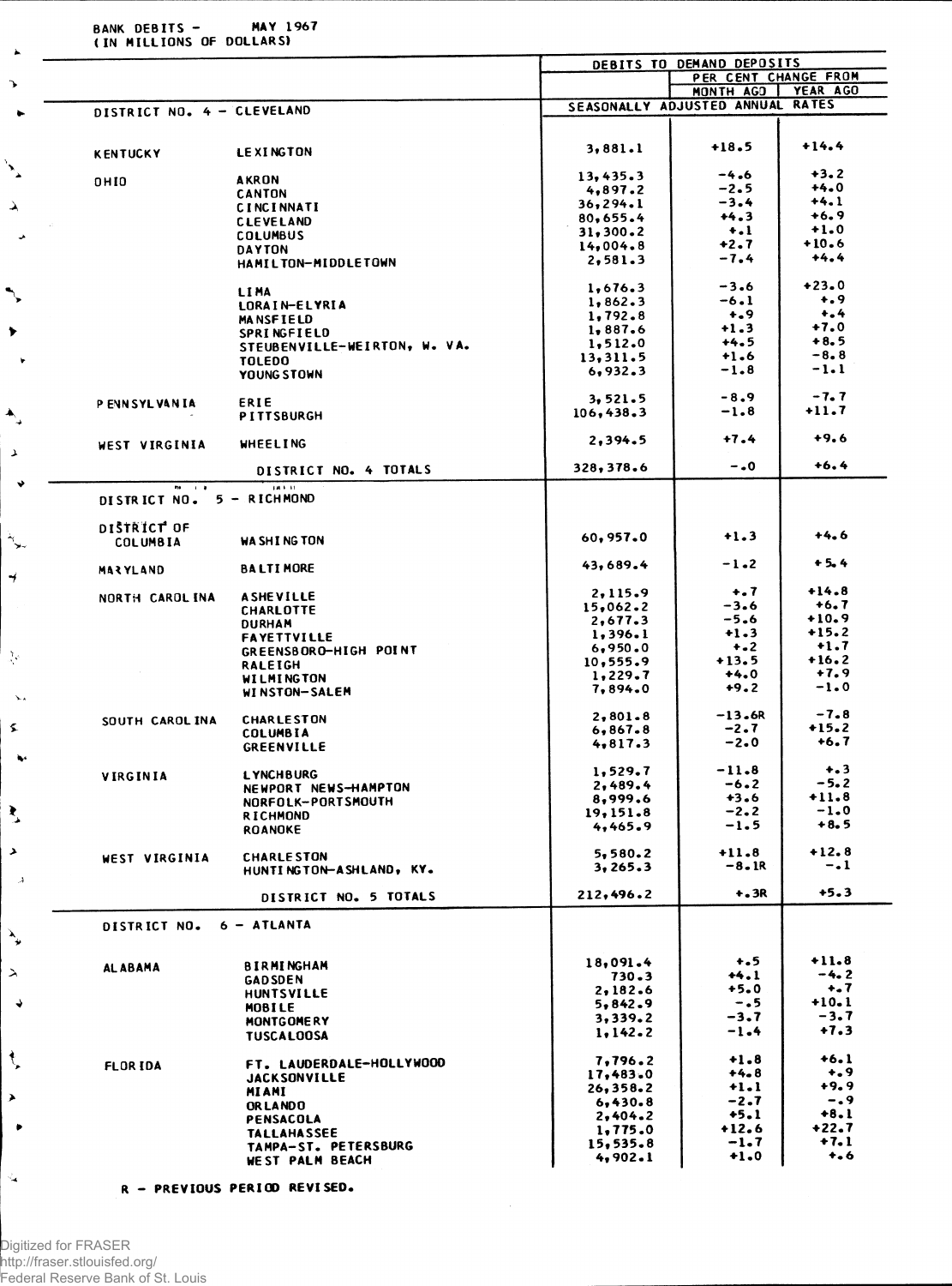| PER CENT CHANGE FROM<br>MONTH AGO<br>YEAR AGO<br>DISTRICT NO. 6 - CONTINUED<br>SEASONALLY ADJUSTED ANNUAL<br><b>RATES</b><br><b>GEORGIA</b><br><b>ALBANY</b><br>1,038.2<br>$+1.3$<br>$+ 2$<br><b>ATLANTA</b><br>53,174.9<br>$+4.2$<br>$+7.5$<br><b>AUGUSTA</b><br>3,573.2<br>$+3.0$<br>$+13.3$<br><b>COLUMBUS</b><br>2,492.4<br>$-8.4$<br>$+5.8$<br><b>MACON</b><br>2,952.4<br>$+1.7$<br>$+16.1$<br><b>SAVANNAH</b><br>3,254.4<br>$+5.3$<br>$+16.5$<br><b>LOUISIANA</b><br><b>BATON ROUGE</b><br>7,178.5<br>$+7.0$<br>$+23.1$<br><b>LAFAYETTE</b><br>1,596.9<br>$+13.5$<br>$+11.8$<br>LAKE CHARLES<br>1,655.5<br>$-2.5$<br>$+8.4$<br>NEW ORLEANS<br>28,048.7<br>$-3.2$<br>-.6<br><b>MISSISSIPPI</b><br><b>JACKSON</b><br>7,926.6<br>$+ - 2$<br>$+12.3$<br><b>TENNESSEE</b><br><b>CHATTANOOGA</b><br>7,242.9<br>$+4.7$<br>$+8.4$<br><b>KNOXVILLE</b><br>5,410.0<br>$-2.3$<br>$+7.9$<br><b>NA SHVILLE</b><br>19,886.3<br>$-7.3$<br>$+22.4$<br>DISTRICT NO. 6 TOTALS<br>259,444.9<br>$+ - 7$<br>$+7.9$<br>DISTRICT NO.<br>$7 - CHICAGO$<br><b>ILL INDIS</b><br><b>BLOOMINGTON</b><br>1,727.3<br>$-7.8$<br>$+5.2$<br><b>CHAMPAIGN-URBANA</b><br>2,076.6<br>$-1.1$<br>$-3.3$<br><b>CHICAGO</b><br>463,819.6<br>$-9,4$<br>$+6.5$<br><b>DECATUR</b><br>2,492.2<br>$+5.7$<br>$-17.1$<br><b>PEORTA</b><br>5,962.9<br>$+1.7$<br>$+3.2$<br>QUAD CITIES<br>6,083.3<br>$-2.9$<br>$+2.3$<br>ROC KF ORD<br>4,777.3<br>$+2.4$<br>$+7.0$<br><b>SPRINGFIELD</b><br>2,981.7<br>-.4<br>$+ 6$<br><b>INDIANA</b><br>FORT WAYNE<br>6,484.9<br>$-2.0$<br>$+1.1$<br><b>GARY-HAMMOND</b><br>7,197.2<br>$+1.0$<br>$+4.1$<br><b>INDIANAPOLIS</b><br>29,021.8<br>$-1.8R$<br>$-0.6$<br><b>LAFAYETTE</b><br>1,990.1<br>$-4.8$<br>$+6.5$<br><b>MUNCIE</b><br>1,843.2<br>$-8.8$<br>$-4.1$<br>SOUTH BEND<br>5,238.1<br>$+1.1$<br>$+3.2$<br><b>TERRE HAUTE</b><br>2,082.6<br>$+1.1$<br>$-1.5$<br><b>IOWA</b><br><b>CEDAR RAPIDS</b><br>3,127.7<br>$-7.0$<br>$+1.6$<br>DES MOINES<br>15,063.2<br>$+1.1$<br>$+5.6$<br><b>DUBUQUE</b><br>1,374.4<br>$-2.4$<br>$+1.5$<br>SIOUX CITY<br>2,934.1<br>$-2.6$<br>$-9.4$<br><b>WATERLOO</b><br>2,251.1<br>$+7.6$<br>$+10.6$<br>ANN ARBOR<br>2,865.6<br>$ \cdot$ 2<br>$+8.0$<br><b>BAY CITY</b><br>1, 205.8<br>$+1.6$<br>$+0.9$<br><b>DE TROIT</b><br>172,801.3<br>$+3.1$<br>-.2<br>FLINT<br>5,132.8<br>$+4.3$<br>$+9.0$<br>GRAND RAPIDS<br>10, 294.4<br>$+ - 1$<br>$+11.8$<br><b>JACKSON</b><br>2,084.8<br>$+1.3$<br>$-2.5$<br><b>KALAMAZOO</b><br>3,719.2<br>$+15.2$<br>+12.8<br>LANSING<br>5, 213.1<br>$-3.8$<br>+16.3<br><b>MUSKEGON</b><br>1,855.8<br>$+4.4$<br>$+6.8$<br><b>SAGINAW</b><br>3,381.5<br>$+7.9$<br>$+6.6$<br><b>GREEN BAY</b><br>2,370.4<br>$-1.8$<br>$+10.4$<br><b>KENOSHA</b><br>1,040.5<br>$-7.6$<br>$-2.0$<br>MADI SON<br>4,824.5<br>$-0.6$<br>$+10.0$<br>MILWAUKEE<br>49,886.8<br>$+4.6$<br>$+18.0$<br><b>RACINE</b><br>2,634.8<br>+2.7<br>$+10.5$<br>DISTRICT NO. 7 TOTALS<br>837,840.7<br>$-4.6R$<br>$+5.1$ |           |  | DEBITS TO DEMAND DEPOSITS |  |
|-----------------------------------------------------------------------------------------------------------------------------------------------------------------------------------------------------------------------------------------------------------------------------------------------------------------------------------------------------------------------------------------------------------------------------------------------------------------------------------------------------------------------------------------------------------------------------------------------------------------------------------------------------------------------------------------------------------------------------------------------------------------------------------------------------------------------------------------------------------------------------------------------------------------------------------------------------------------------------------------------------------------------------------------------------------------------------------------------------------------------------------------------------------------------------------------------------------------------------------------------------------------------------------------------------------------------------------------------------------------------------------------------------------------------------------------------------------------------------------------------------------------------------------------------------------------------------------------------------------------------------------------------------------------------------------------------------------------------------------------------------------------------------------------------------------------------------------------------------------------------------------------------------------------------------------------------------------------------------------------------------------------------------------------------------------------------------------------------------------------------------------------------------------------------------------------------------------------------------------------------------------------------------------------------------------------------------------------------------------------------------------------------------------------------------------------------------------------------------------------------------------------------------------------------------------------------------------------------------------------------------------------------------------------------------------------------------------------------------------------------------------------------------------------------------------------------------------------------------------------------------------------------------------------------------------------|-----------|--|---------------------------|--|
|                                                                                                                                                                                                                                                                                                                                                                                                                                                                                                                                                                                                                                                                                                                                                                                                                                                                                                                                                                                                                                                                                                                                                                                                                                                                                                                                                                                                                                                                                                                                                                                                                                                                                                                                                                                                                                                                                                                                                                                                                                                                                                                                                                                                                                                                                                                                                                                                                                                                                                                                                                                                                                                                                                                                                                                                                                                                                                                                         |           |  |                           |  |
|                                                                                                                                                                                                                                                                                                                                                                                                                                                                                                                                                                                                                                                                                                                                                                                                                                                                                                                                                                                                                                                                                                                                                                                                                                                                                                                                                                                                                                                                                                                                                                                                                                                                                                                                                                                                                                                                                                                                                                                                                                                                                                                                                                                                                                                                                                                                                                                                                                                                                                                                                                                                                                                                                                                                                                                                                                                                                                                                         |           |  |                           |  |
|                                                                                                                                                                                                                                                                                                                                                                                                                                                                                                                                                                                                                                                                                                                                                                                                                                                                                                                                                                                                                                                                                                                                                                                                                                                                                                                                                                                                                                                                                                                                                                                                                                                                                                                                                                                                                                                                                                                                                                                                                                                                                                                                                                                                                                                                                                                                                                                                                                                                                                                                                                                                                                                                                                                                                                                                                                                                                                                                         |           |  |                           |  |
|                                                                                                                                                                                                                                                                                                                                                                                                                                                                                                                                                                                                                                                                                                                                                                                                                                                                                                                                                                                                                                                                                                                                                                                                                                                                                                                                                                                                                                                                                                                                                                                                                                                                                                                                                                                                                                                                                                                                                                                                                                                                                                                                                                                                                                                                                                                                                                                                                                                                                                                                                                                                                                                                                                                                                                                                                                                                                                                                         |           |  |                           |  |
|                                                                                                                                                                                                                                                                                                                                                                                                                                                                                                                                                                                                                                                                                                                                                                                                                                                                                                                                                                                                                                                                                                                                                                                                                                                                                                                                                                                                                                                                                                                                                                                                                                                                                                                                                                                                                                                                                                                                                                                                                                                                                                                                                                                                                                                                                                                                                                                                                                                                                                                                                                                                                                                                                                                                                                                                                                                                                                                                         |           |  |                           |  |
|                                                                                                                                                                                                                                                                                                                                                                                                                                                                                                                                                                                                                                                                                                                                                                                                                                                                                                                                                                                                                                                                                                                                                                                                                                                                                                                                                                                                                                                                                                                                                                                                                                                                                                                                                                                                                                                                                                                                                                                                                                                                                                                                                                                                                                                                                                                                                                                                                                                                                                                                                                                                                                                                                                                                                                                                                                                                                                                                         |           |  |                           |  |
|                                                                                                                                                                                                                                                                                                                                                                                                                                                                                                                                                                                                                                                                                                                                                                                                                                                                                                                                                                                                                                                                                                                                                                                                                                                                                                                                                                                                                                                                                                                                                                                                                                                                                                                                                                                                                                                                                                                                                                                                                                                                                                                                                                                                                                                                                                                                                                                                                                                                                                                                                                                                                                                                                                                                                                                                                                                                                                                                         |           |  |                           |  |
|                                                                                                                                                                                                                                                                                                                                                                                                                                                                                                                                                                                                                                                                                                                                                                                                                                                                                                                                                                                                                                                                                                                                                                                                                                                                                                                                                                                                                                                                                                                                                                                                                                                                                                                                                                                                                                                                                                                                                                                                                                                                                                                                                                                                                                                                                                                                                                                                                                                                                                                                                                                                                                                                                                                                                                                                                                                                                                                                         |           |  |                           |  |
|                                                                                                                                                                                                                                                                                                                                                                                                                                                                                                                                                                                                                                                                                                                                                                                                                                                                                                                                                                                                                                                                                                                                                                                                                                                                                                                                                                                                                                                                                                                                                                                                                                                                                                                                                                                                                                                                                                                                                                                                                                                                                                                                                                                                                                                                                                                                                                                                                                                                                                                                                                                                                                                                                                                                                                                                                                                                                                                                         |           |  |                           |  |
|                                                                                                                                                                                                                                                                                                                                                                                                                                                                                                                                                                                                                                                                                                                                                                                                                                                                                                                                                                                                                                                                                                                                                                                                                                                                                                                                                                                                                                                                                                                                                                                                                                                                                                                                                                                                                                                                                                                                                                                                                                                                                                                                                                                                                                                                                                                                                                                                                                                                                                                                                                                                                                                                                                                                                                                                                                                                                                                                         |           |  |                           |  |
|                                                                                                                                                                                                                                                                                                                                                                                                                                                                                                                                                                                                                                                                                                                                                                                                                                                                                                                                                                                                                                                                                                                                                                                                                                                                                                                                                                                                                                                                                                                                                                                                                                                                                                                                                                                                                                                                                                                                                                                                                                                                                                                                                                                                                                                                                                                                                                                                                                                                                                                                                                                                                                                                                                                                                                                                                                                                                                                                         |           |  |                           |  |
|                                                                                                                                                                                                                                                                                                                                                                                                                                                                                                                                                                                                                                                                                                                                                                                                                                                                                                                                                                                                                                                                                                                                                                                                                                                                                                                                                                                                                                                                                                                                                                                                                                                                                                                                                                                                                                                                                                                                                                                                                                                                                                                                                                                                                                                                                                                                                                                                                                                                                                                                                                                                                                                                                                                                                                                                                                                                                                                                         |           |  |                           |  |
|                                                                                                                                                                                                                                                                                                                                                                                                                                                                                                                                                                                                                                                                                                                                                                                                                                                                                                                                                                                                                                                                                                                                                                                                                                                                                                                                                                                                                                                                                                                                                                                                                                                                                                                                                                                                                                                                                                                                                                                                                                                                                                                                                                                                                                                                                                                                                                                                                                                                                                                                                                                                                                                                                                                                                                                                                                                                                                                                         |           |  |                           |  |
|                                                                                                                                                                                                                                                                                                                                                                                                                                                                                                                                                                                                                                                                                                                                                                                                                                                                                                                                                                                                                                                                                                                                                                                                                                                                                                                                                                                                                                                                                                                                                                                                                                                                                                                                                                                                                                                                                                                                                                                                                                                                                                                                                                                                                                                                                                                                                                                                                                                                                                                                                                                                                                                                                                                                                                                                                                                                                                                                         |           |  |                           |  |
|                                                                                                                                                                                                                                                                                                                                                                                                                                                                                                                                                                                                                                                                                                                                                                                                                                                                                                                                                                                                                                                                                                                                                                                                                                                                                                                                                                                                                                                                                                                                                                                                                                                                                                                                                                                                                                                                                                                                                                                                                                                                                                                                                                                                                                                                                                                                                                                                                                                                                                                                                                                                                                                                                                                                                                                                                                                                                                                                         |           |  |                           |  |
|                                                                                                                                                                                                                                                                                                                                                                                                                                                                                                                                                                                                                                                                                                                                                                                                                                                                                                                                                                                                                                                                                                                                                                                                                                                                                                                                                                                                                                                                                                                                                                                                                                                                                                                                                                                                                                                                                                                                                                                                                                                                                                                                                                                                                                                                                                                                                                                                                                                                                                                                                                                                                                                                                                                                                                                                                                                                                                                                         |           |  |                           |  |
|                                                                                                                                                                                                                                                                                                                                                                                                                                                                                                                                                                                                                                                                                                                                                                                                                                                                                                                                                                                                                                                                                                                                                                                                                                                                                                                                                                                                                                                                                                                                                                                                                                                                                                                                                                                                                                                                                                                                                                                                                                                                                                                                                                                                                                                                                                                                                                                                                                                                                                                                                                                                                                                                                                                                                                                                                                                                                                                                         |           |  |                           |  |
|                                                                                                                                                                                                                                                                                                                                                                                                                                                                                                                                                                                                                                                                                                                                                                                                                                                                                                                                                                                                                                                                                                                                                                                                                                                                                                                                                                                                                                                                                                                                                                                                                                                                                                                                                                                                                                                                                                                                                                                                                                                                                                                                                                                                                                                                                                                                                                                                                                                                                                                                                                                                                                                                                                                                                                                                                                                                                                                                         |           |  |                           |  |
|                                                                                                                                                                                                                                                                                                                                                                                                                                                                                                                                                                                                                                                                                                                                                                                                                                                                                                                                                                                                                                                                                                                                                                                                                                                                                                                                                                                                                                                                                                                                                                                                                                                                                                                                                                                                                                                                                                                                                                                                                                                                                                                                                                                                                                                                                                                                                                                                                                                                                                                                                                                                                                                                                                                                                                                                                                                                                                                                         |           |  |                           |  |
|                                                                                                                                                                                                                                                                                                                                                                                                                                                                                                                                                                                                                                                                                                                                                                                                                                                                                                                                                                                                                                                                                                                                                                                                                                                                                                                                                                                                                                                                                                                                                                                                                                                                                                                                                                                                                                                                                                                                                                                                                                                                                                                                                                                                                                                                                                                                                                                                                                                                                                                                                                                                                                                                                                                                                                                                                                                                                                                                         |           |  |                           |  |
|                                                                                                                                                                                                                                                                                                                                                                                                                                                                                                                                                                                                                                                                                                                                                                                                                                                                                                                                                                                                                                                                                                                                                                                                                                                                                                                                                                                                                                                                                                                                                                                                                                                                                                                                                                                                                                                                                                                                                                                                                                                                                                                                                                                                                                                                                                                                                                                                                                                                                                                                                                                                                                                                                                                                                                                                                                                                                                                                         |           |  |                           |  |
|                                                                                                                                                                                                                                                                                                                                                                                                                                                                                                                                                                                                                                                                                                                                                                                                                                                                                                                                                                                                                                                                                                                                                                                                                                                                                                                                                                                                                                                                                                                                                                                                                                                                                                                                                                                                                                                                                                                                                                                                                                                                                                                                                                                                                                                                                                                                                                                                                                                                                                                                                                                                                                                                                                                                                                                                                                                                                                                                         |           |  |                           |  |
|                                                                                                                                                                                                                                                                                                                                                                                                                                                                                                                                                                                                                                                                                                                                                                                                                                                                                                                                                                                                                                                                                                                                                                                                                                                                                                                                                                                                                                                                                                                                                                                                                                                                                                                                                                                                                                                                                                                                                                                                                                                                                                                                                                                                                                                                                                                                                                                                                                                                                                                                                                                                                                                                                                                                                                                                                                                                                                                                         |           |  |                           |  |
|                                                                                                                                                                                                                                                                                                                                                                                                                                                                                                                                                                                                                                                                                                                                                                                                                                                                                                                                                                                                                                                                                                                                                                                                                                                                                                                                                                                                                                                                                                                                                                                                                                                                                                                                                                                                                                                                                                                                                                                                                                                                                                                                                                                                                                                                                                                                                                                                                                                                                                                                                                                                                                                                                                                                                                                                                                                                                                                                         |           |  |                           |  |
|                                                                                                                                                                                                                                                                                                                                                                                                                                                                                                                                                                                                                                                                                                                                                                                                                                                                                                                                                                                                                                                                                                                                                                                                                                                                                                                                                                                                                                                                                                                                                                                                                                                                                                                                                                                                                                                                                                                                                                                                                                                                                                                                                                                                                                                                                                                                                                                                                                                                                                                                                                                                                                                                                                                                                                                                                                                                                                                                         |           |  |                           |  |
|                                                                                                                                                                                                                                                                                                                                                                                                                                                                                                                                                                                                                                                                                                                                                                                                                                                                                                                                                                                                                                                                                                                                                                                                                                                                                                                                                                                                                                                                                                                                                                                                                                                                                                                                                                                                                                                                                                                                                                                                                                                                                                                                                                                                                                                                                                                                                                                                                                                                                                                                                                                                                                                                                                                                                                                                                                                                                                                                         |           |  |                           |  |
|                                                                                                                                                                                                                                                                                                                                                                                                                                                                                                                                                                                                                                                                                                                                                                                                                                                                                                                                                                                                                                                                                                                                                                                                                                                                                                                                                                                                                                                                                                                                                                                                                                                                                                                                                                                                                                                                                                                                                                                                                                                                                                                                                                                                                                                                                                                                                                                                                                                                                                                                                                                                                                                                                                                                                                                                                                                                                                                                         |           |  |                           |  |
|                                                                                                                                                                                                                                                                                                                                                                                                                                                                                                                                                                                                                                                                                                                                                                                                                                                                                                                                                                                                                                                                                                                                                                                                                                                                                                                                                                                                                                                                                                                                                                                                                                                                                                                                                                                                                                                                                                                                                                                                                                                                                                                                                                                                                                                                                                                                                                                                                                                                                                                                                                                                                                                                                                                                                                                                                                                                                                                                         |           |  |                           |  |
|                                                                                                                                                                                                                                                                                                                                                                                                                                                                                                                                                                                                                                                                                                                                                                                                                                                                                                                                                                                                                                                                                                                                                                                                                                                                                                                                                                                                                                                                                                                                                                                                                                                                                                                                                                                                                                                                                                                                                                                                                                                                                                                                                                                                                                                                                                                                                                                                                                                                                                                                                                                                                                                                                                                                                                                                                                                                                                                                         |           |  |                           |  |
|                                                                                                                                                                                                                                                                                                                                                                                                                                                                                                                                                                                                                                                                                                                                                                                                                                                                                                                                                                                                                                                                                                                                                                                                                                                                                                                                                                                                                                                                                                                                                                                                                                                                                                                                                                                                                                                                                                                                                                                                                                                                                                                                                                                                                                                                                                                                                                                                                                                                                                                                                                                                                                                                                                                                                                                                                                                                                                                                         |           |  |                           |  |
|                                                                                                                                                                                                                                                                                                                                                                                                                                                                                                                                                                                                                                                                                                                                                                                                                                                                                                                                                                                                                                                                                                                                                                                                                                                                                                                                                                                                                                                                                                                                                                                                                                                                                                                                                                                                                                                                                                                                                                                                                                                                                                                                                                                                                                                                                                                                                                                                                                                                                                                                                                                                                                                                                                                                                                                                                                                                                                                                         |           |  |                           |  |
|                                                                                                                                                                                                                                                                                                                                                                                                                                                                                                                                                                                                                                                                                                                                                                                                                                                                                                                                                                                                                                                                                                                                                                                                                                                                                                                                                                                                                                                                                                                                                                                                                                                                                                                                                                                                                                                                                                                                                                                                                                                                                                                                                                                                                                                                                                                                                                                                                                                                                                                                                                                                                                                                                                                                                                                                                                                                                                                                         |           |  |                           |  |
|                                                                                                                                                                                                                                                                                                                                                                                                                                                                                                                                                                                                                                                                                                                                                                                                                                                                                                                                                                                                                                                                                                                                                                                                                                                                                                                                                                                                                                                                                                                                                                                                                                                                                                                                                                                                                                                                                                                                                                                                                                                                                                                                                                                                                                                                                                                                                                                                                                                                                                                                                                                                                                                                                                                                                                                                                                                                                                                                         |           |  |                           |  |
|                                                                                                                                                                                                                                                                                                                                                                                                                                                                                                                                                                                                                                                                                                                                                                                                                                                                                                                                                                                                                                                                                                                                                                                                                                                                                                                                                                                                                                                                                                                                                                                                                                                                                                                                                                                                                                                                                                                                                                                                                                                                                                                                                                                                                                                                                                                                                                                                                                                                                                                                                                                                                                                                                                                                                                                                                                                                                                                                         |           |  |                           |  |
|                                                                                                                                                                                                                                                                                                                                                                                                                                                                                                                                                                                                                                                                                                                                                                                                                                                                                                                                                                                                                                                                                                                                                                                                                                                                                                                                                                                                                                                                                                                                                                                                                                                                                                                                                                                                                                                                                                                                                                                                                                                                                                                                                                                                                                                                                                                                                                                                                                                                                                                                                                                                                                                                                                                                                                                                                                                                                                                                         |           |  |                           |  |
|                                                                                                                                                                                                                                                                                                                                                                                                                                                                                                                                                                                                                                                                                                                                                                                                                                                                                                                                                                                                                                                                                                                                                                                                                                                                                                                                                                                                                                                                                                                                                                                                                                                                                                                                                                                                                                                                                                                                                                                                                                                                                                                                                                                                                                                                                                                                                                                                                                                                                                                                                                                                                                                                                                                                                                                                                                                                                                                                         |           |  |                           |  |
|                                                                                                                                                                                                                                                                                                                                                                                                                                                                                                                                                                                                                                                                                                                                                                                                                                                                                                                                                                                                                                                                                                                                                                                                                                                                                                                                                                                                                                                                                                                                                                                                                                                                                                                                                                                                                                                                                                                                                                                                                                                                                                                                                                                                                                                                                                                                                                                                                                                                                                                                                                                                                                                                                                                                                                                                                                                                                                                                         |           |  |                           |  |
|                                                                                                                                                                                                                                                                                                                                                                                                                                                                                                                                                                                                                                                                                                                                                                                                                                                                                                                                                                                                                                                                                                                                                                                                                                                                                                                                                                                                                                                                                                                                                                                                                                                                                                                                                                                                                                                                                                                                                                                                                                                                                                                                                                                                                                                                                                                                                                                                                                                                                                                                                                                                                                                                                                                                                                                                                                                                                                                                         |           |  |                           |  |
|                                                                                                                                                                                                                                                                                                                                                                                                                                                                                                                                                                                                                                                                                                                                                                                                                                                                                                                                                                                                                                                                                                                                                                                                                                                                                                                                                                                                                                                                                                                                                                                                                                                                                                                                                                                                                                                                                                                                                                                                                                                                                                                                                                                                                                                                                                                                                                                                                                                                                                                                                                                                                                                                                                                                                                                                                                                                                                                                         |           |  |                           |  |
|                                                                                                                                                                                                                                                                                                                                                                                                                                                                                                                                                                                                                                                                                                                                                                                                                                                                                                                                                                                                                                                                                                                                                                                                                                                                                                                                                                                                                                                                                                                                                                                                                                                                                                                                                                                                                                                                                                                                                                                                                                                                                                                                                                                                                                                                                                                                                                                                                                                                                                                                                                                                                                                                                                                                                                                                                                                                                                                                         |           |  |                           |  |
|                                                                                                                                                                                                                                                                                                                                                                                                                                                                                                                                                                                                                                                                                                                                                                                                                                                                                                                                                                                                                                                                                                                                                                                                                                                                                                                                                                                                                                                                                                                                                                                                                                                                                                                                                                                                                                                                                                                                                                                                                                                                                                                                                                                                                                                                                                                                                                                                                                                                                                                                                                                                                                                                                                                                                                                                                                                                                                                                         |           |  |                           |  |
|                                                                                                                                                                                                                                                                                                                                                                                                                                                                                                                                                                                                                                                                                                                                                                                                                                                                                                                                                                                                                                                                                                                                                                                                                                                                                                                                                                                                                                                                                                                                                                                                                                                                                                                                                                                                                                                                                                                                                                                                                                                                                                                                                                                                                                                                                                                                                                                                                                                                                                                                                                                                                                                                                                                                                                                                                                                                                                                                         |           |  |                           |  |
|                                                                                                                                                                                                                                                                                                                                                                                                                                                                                                                                                                                                                                                                                                                                                                                                                                                                                                                                                                                                                                                                                                                                                                                                                                                                                                                                                                                                                                                                                                                                                                                                                                                                                                                                                                                                                                                                                                                                                                                                                                                                                                                                                                                                                                                                                                                                                                                                                                                                                                                                                                                                                                                                                                                                                                                                                                                                                                                                         |           |  |                           |  |
|                                                                                                                                                                                                                                                                                                                                                                                                                                                                                                                                                                                                                                                                                                                                                                                                                                                                                                                                                                                                                                                                                                                                                                                                                                                                                                                                                                                                                                                                                                                                                                                                                                                                                                                                                                                                                                                                                                                                                                                                                                                                                                                                                                                                                                                                                                                                                                                                                                                                                                                                                                                                                                                                                                                                                                                                                                                                                                                                         | MICHIGAN  |  |                           |  |
|                                                                                                                                                                                                                                                                                                                                                                                                                                                                                                                                                                                                                                                                                                                                                                                                                                                                                                                                                                                                                                                                                                                                                                                                                                                                                                                                                                                                                                                                                                                                                                                                                                                                                                                                                                                                                                                                                                                                                                                                                                                                                                                                                                                                                                                                                                                                                                                                                                                                                                                                                                                                                                                                                                                                                                                                                                                                                                                                         |           |  |                           |  |
|                                                                                                                                                                                                                                                                                                                                                                                                                                                                                                                                                                                                                                                                                                                                                                                                                                                                                                                                                                                                                                                                                                                                                                                                                                                                                                                                                                                                                                                                                                                                                                                                                                                                                                                                                                                                                                                                                                                                                                                                                                                                                                                                                                                                                                                                                                                                                                                                                                                                                                                                                                                                                                                                                                                                                                                                                                                                                                                                         |           |  |                           |  |
|                                                                                                                                                                                                                                                                                                                                                                                                                                                                                                                                                                                                                                                                                                                                                                                                                                                                                                                                                                                                                                                                                                                                                                                                                                                                                                                                                                                                                                                                                                                                                                                                                                                                                                                                                                                                                                                                                                                                                                                                                                                                                                                                                                                                                                                                                                                                                                                                                                                                                                                                                                                                                                                                                                                                                                                                                                                                                                                                         |           |  |                           |  |
|                                                                                                                                                                                                                                                                                                                                                                                                                                                                                                                                                                                                                                                                                                                                                                                                                                                                                                                                                                                                                                                                                                                                                                                                                                                                                                                                                                                                                                                                                                                                                                                                                                                                                                                                                                                                                                                                                                                                                                                                                                                                                                                                                                                                                                                                                                                                                                                                                                                                                                                                                                                                                                                                                                                                                                                                                                                                                                                                         |           |  |                           |  |
|                                                                                                                                                                                                                                                                                                                                                                                                                                                                                                                                                                                                                                                                                                                                                                                                                                                                                                                                                                                                                                                                                                                                                                                                                                                                                                                                                                                                                                                                                                                                                                                                                                                                                                                                                                                                                                                                                                                                                                                                                                                                                                                                                                                                                                                                                                                                                                                                                                                                                                                                                                                                                                                                                                                                                                                                                                                                                                                                         |           |  |                           |  |
|                                                                                                                                                                                                                                                                                                                                                                                                                                                                                                                                                                                                                                                                                                                                                                                                                                                                                                                                                                                                                                                                                                                                                                                                                                                                                                                                                                                                                                                                                                                                                                                                                                                                                                                                                                                                                                                                                                                                                                                                                                                                                                                                                                                                                                                                                                                                                                                                                                                                                                                                                                                                                                                                                                                                                                                                                                                                                                                                         |           |  |                           |  |
|                                                                                                                                                                                                                                                                                                                                                                                                                                                                                                                                                                                                                                                                                                                                                                                                                                                                                                                                                                                                                                                                                                                                                                                                                                                                                                                                                                                                                                                                                                                                                                                                                                                                                                                                                                                                                                                                                                                                                                                                                                                                                                                                                                                                                                                                                                                                                                                                                                                                                                                                                                                                                                                                                                                                                                                                                                                                                                                                         |           |  |                           |  |
|                                                                                                                                                                                                                                                                                                                                                                                                                                                                                                                                                                                                                                                                                                                                                                                                                                                                                                                                                                                                                                                                                                                                                                                                                                                                                                                                                                                                                                                                                                                                                                                                                                                                                                                                                                                                                                                                                                                                                                                                                                                                                                                                                                                                                                                                                                                                                                                                                                                                                                                                                                                                                                                                                                                                                                                                                                                                                                                                         |           |  |                           |  |
|                                                                                                                                                                                                                                                                                                                                                                                                                                                                                                                                                                                                                                                                                                                                                                                                                                                                                                                                                                                                                                                                                                                                                                                                                                                                                                                                                                                                                                                                                                                                                                                                                                                                                                                                                                                                                                                                                                                                                                                                                                                                                                                                                                                                                                                                                                                                                                                                                                                                                                                                                                                                                                                                                                                                                                                                                                                                                                                                         |           |  |                           |  |
|                                                                                                                                                                                                                                                                                                                                                                                                                                                                                                                                                                                                                                                                                                                                                                                                                                                                                                                                                                                                                                                                                                                                                                                                                                                                                                                                                                                                                                                                                                                                                                                                                                                                                                                                                                                                                                                                                                                                                                                                                                                                                                                                                                                                                                                                                                                                                                                                                                                                                                                                                                                                                                                                                                                                                                                                                                                                                                                                         | WISCONSIN |  |                           |  |
|                                                                                                                                                                                                                                                                                                                                                                                                                                                                                                                                                                                                                                                                                                                                                                                                                                                                                                                                                                                                                                                                                                                                                                                                                                                                                                                                                                                                                                                                                                                                                                                                                                                                                                                                                                                                                                                                                                                                                                                                                                                                                                                                                                                                                                                                                                                                                                                                                                                                                                                                                                                                                                                                                                                                                                                                                                                                                                                                         |           |  |                           |  |
|                                                                                                                                                                                                                                                                                                                                                                                                                                                                                                                                                                                                                                                                                                                                                                                                                                                                                                                                                                                                                                                                                                                                                                                                                                                                                                                                                                                                                                                                                                                                                                                                                                                                                                                                                                                                                                                                                                                                                                                                                                                                                                                                                                                                                                                                                                                                                                                                                                                                                                                                                                                                                                                                                                                                                                                                                                                                                                                                         |           |  |                           |  |
|                                                                                                                                                                                                                                                                                                                                                                                                                                                                                                                                                                                                                                                                                                                                                                                                                                                                                                                                                                                                                                                                                                                                                                                                                                                                                                                                                                                                                                                                                                                                                                                                                                                                                                                                                                                                                                                                                                                                                                                                                                                                                                                                                                                                                                                                                                                                                                                                                                                                                                                                                                                                                                                                                                                                                                                                                                                                                                                                         |           |  |                           |  |
|                                                                                                                                                                                                                                                                                                                                                                                                                                                                                                                                                                                                                                                                                                                                                                                                                                                                                                                                                                                                                                                                                                                                                                                                                                                                                                                                                                                                                                                                                                                                                                                                                                                                                                                                                                                                                                                                                                                                                                                                                                                                                                                                                                                                                                                                                                                                                                                                                                                                                                                                                                                                                                                                                                                                                                                                                                                                                                                                         |           |  |                           |  |
|                                                                                                                                                                                                                                                                                                                                                                                                                                                                                                                                                                                                                                                                                                                                                                                                                                                                                                                                                                                                                                                                                                                                                                                                                                                                                                                                                                                                                                                                                                                                                                                                                                                                                                                                                                                                                                                                                                                                                                                                                                                                                                                                                                                                                                                                                                                                                                                                                                                                                                                                                                                                                                                                                                                                                                                                                                                                                                                                         |           |  |                           |  |

 $\Delta$ 

 $\epsilon$  $\blacksquare$ 

 $\boldsymbol{\widetilde{}}$ 

 $\hat{\blacktriangle}$  $\sim$ 

 $\cdot$ 

 $\blacklozenge$  $\bullet$ 

 $\mathbf{A}$ 

 $\bar{\star}$  $\blacktriangleright$ 

 $x^2$ 

 $\frac{1}{2}$  $\hat{\mathcal{L}}(\hat{\mathbf{x}})$ 

 $\gamma_{\rm p}^4$ 

 $\mathbf{K}$  $\boldsymbol{\lambda}$  $\overline{\mathcal{A}}$ 

 $\mathbf{r}$ 

 $\blacktriangle$  $\mathbf{e}^{\mathbf{e}}$ 

 $\mathbf{r}^{\lambda}$ 

 $\hat{\mathbf{A}}$  $\blacklozenge$ 

 $\mathbf{y}$ 

 $\blacktriangleleft$ 

 $\blacktriangleleft$ 

 $\vec{\bullet}$ 

R - PREVIOUS PERIOD REVISED.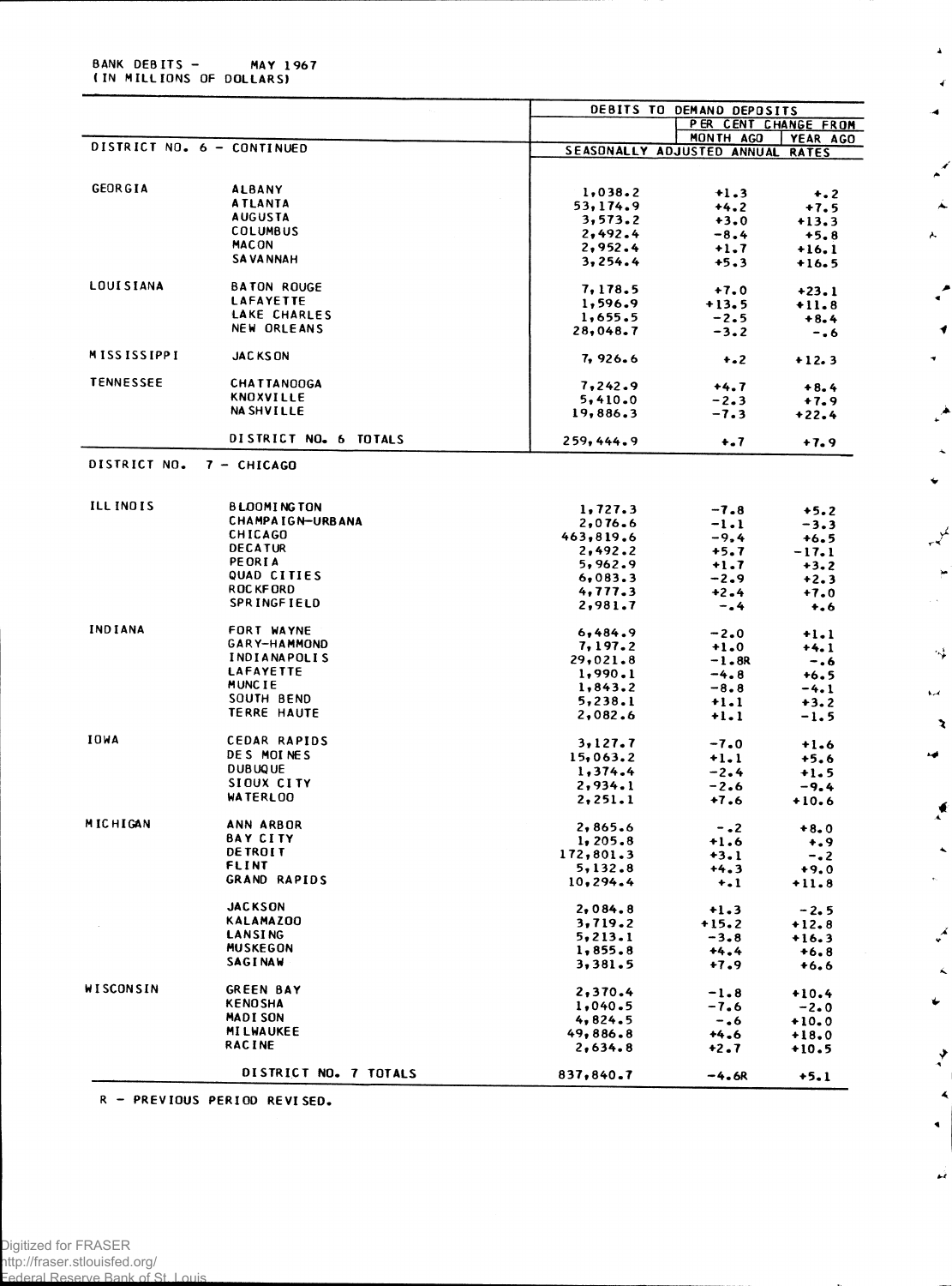BANK DEBITS - MAY 1967<br>(IN MILLIONS OF DOLLARS)

 $\lambda$ 

 $\mathbf{v}$  $\bullet$ 

 $\mathbf{v}$ 

 $\blacktriangle$  $\blacktriangle$ 

 $\frac{d}{\sqrt{2}}$ 

 $\blacktriangleright$  $\ddot{\phantom{1}}$ 

 $\ddot{=}$ 

 $\Delta$  $\blacktriangledown$ 

 $\mathbb{P}_{\mathbf{y}}$ 

 $\blacktriangledown$  $\blacktriangle$ 

 $\lambda$ 

 $\rightarrow$  $\bar{\bm{z}}$  $\bullet$ 

 $\sum_{\alpha}$ 

 $\blacktriangleright$  $\boldsymbol{\lambda}$ 

 $\lambda_{\mu}$ 

 $\bar{\lambda}$  $\bar{\Delta}$ 

 $\mathcal{L}$ 

 $\blacktriangleright$  $\rightarrow$ 

 $\mathbf{k}$ 

|                                                                    |                                            |                                  | DEBITS TO DEMAND DEPOSITS |                   |
|--------------------------------------------------------------------|--------------------------------------------|----------------------------------|---------------------------|-------------------|
|                                                                    |                                            |                                  | PER CENT CHANGE FROM      |                   |
| DISTRICT NO. 8 - ST. LOUIS                                         |                                            | SEASONALLY ADJUSTED ANNUAL RATES | MONTH AGO   YEAR AGO      |                   |
|                                                                    |                                            |                                  |                           |                   |
| <b>ARKANSAS</b>                                                    | EL DORADO*                                 | 676.4                            | $+2.1$                    | $+9.4$            |
|                                                                    | FORT SMITH                                 | 1,881.8                          | $+5.8$                    | $+10.7$           |
|                                                                    | <b>HELENA*</b>                             | 331.3                            | $+18.1$                   | $+5.1$            |
|                                                                    | LITTLE ROCK                                | 6,023.7                          | $-2.2$                    | $+4.1$            |
|                                                                    | PINE BLUFF                                 | 1,207.6                          | $-12.9$                   |                   |
|                                                                    | <b>TE XARKANA</b>                          | 1, 279.3                         | $+3.5$                    | $+9.4$<br>$+20.6$ |
| ILL INDIS                                                          | QUINCY*                                    | 935.3                            | $-5.9$                    | $+1.8$            |
| INDIANA                                                            | <b>EVANSVILLE</b>                          | 4,560.4                          | $+ 8$                     | $+12.2$           |
| <b>KENTUCKY</b>                                                    | LOUI SVILLE                                | 20,597.7                         | $+ 3$                     | $+4.0$            |
|                                                                    | OWENSBORO*                                 | 1,109.7                          | $+7.9$                    | $+3.5$            |
|                                                                    | PADUCAH*                                   | 825.2                            | $-4.0$                    | $+ 0.6$           |
| MISSISSIPPI                                                        | <b>GREENVILLE*</b>                         | 769.9                            | $+12.0$                   | $+24.6$           |
| MISSOURI                                                           | CAPE GIRARDEAU*                            |                                  |                           |                   |
|                                                                    | HANNIBAL*                                  | 447.9                            | $+$ .7                    | $-3.4$            |
|                                                                    | ST. LOUIS                                  | 241.5                            | $-7.4$                    | $+5.8$            |
|                                                                    | SEDALIA*                                   | 83,370.3                         | $-8.3$                    | $+8.0$            |
|                                                                    | SPRINGFIELD                                | 333.5                            | $+3.6$                    | $+11.8$           |
|                                                                    |                                            | 2,617.5                          | $+7.5$                    | $+12.4$           |
| <b>TENNESSEE</b>                                                   | JACKSON*                                   | 731.2                            | $-1.9$                    |                   |
|                                                                    | MEMPHIS                                    | 20,880.0                         | $-3.8$                    | $+6.2$<br>$+3.2$  |
|                                                                    | DISTRICT NO. 8 TOTALS                      | 148,820.3                        | $-5.2$                    | $+6.8$            |
| <b>MINNESOTA</b>                                                   | $9 - MINEAPOLIS$<br>DULUTH-SUPERIOR, WISC. | 3,458.6                          | -6.4                      | $-0.2$            |
|                                                                    | MINNEAPOLIS-ST. PAUL                       | 87,190.4                         | $-4.5$                    | $+18.0$           |
| MONTANA                                                            | <b>BILLINGS</b><br>GREAT FALLS             | 1,635.3<br>1,650.3               | $+1.5$<br>$-1.1$          | $+1.6$<br>$+5.1$  |
| NORTH DAKOTA                                                       | FARGO-MOORHEAD, MINN.                      | 2,156.1                          | $-4.4$                    | $+1.3$            |
| SOUTH DAKOTA                                                       | SIOUX FALLS                                | 2,147.5                          | $+1.7$                    | $-3.1$            |
|                                                                    | DISTRICT NO. 9 TOTALS                      | 98,238.2                         | $-4.3$                    | $+15.8$           |
|                                                                    | DISTRICT NO. 10 - KANSAS CITY              |                                  |                           |                   |
|                                                                    |                                            |                                  |                           |                   |
| <b>COLORADO</b>                                                    | COLORADO SPRINGS                           | 2,731.0                          | $-1.4$                    | $+13.2$           |
|                                                                    | <b>DENVER</b>                              | 32,624.0                         | $-7.0$                    | $+2.3$            |
|                                                                    |                                            |                                  |                           |                   |
|                                                                    | PUEBLO                                     | 1,420.0                          | $+6.0$                    | $+3.0$            |
|                                                                    |                                            |                                  |                           |                   |
|                                                                    | <b>TOPE KA</b>                             | 5,369.0                          | $+1$                      | $+18.7$           |
|                                                                    | <b>WICHITA</b>                             | 8,653.0                          | $-1.6$                    | $+2.5$            |
|                                                                    |                                            |                                  |                           |                   |
|                                                                    | KANSAS CITY, MISSOURI-KANSAS               | 48,079.0                         | $+1.9$                    | $+6.5$            |
|                                                                    | ST. JOSEPH                                 | 1,943.0                          | $-3.9$                    | $-2.0$            |
|                                                                    |                                            |                                  |                           |                   |
|                                                                    | LINCOLN<br>OMAHA, NEBRASKA-IOWA            | 3,954.0                          | $+10.7$                   | $+7.7$            |
|                                                                    |                                            | 17,095.0                         | $+ 0.6$                   | $+5, 9$           |
|                                                                    | <b>ALBUQUERQUE</b>                         | 4,646.0                          | $-2.5$                    | $-1.0$            |
|                                                                    | <b>LAWTON</b>                              | 775.0                            | $-2.9$                    | $+12.6$           |
|                                                                    | OKLAHOMA CITY                              | 15,887.0                         | -11.1                     | $-0.2$            |
| KANSAS<br>MISSOURI<br>N EBR A SKA<br>NEW MEXICO<br><b>OKLAHOMA</b> | <b>TULSA</b>                               | 19,333.0                         | $+ 0.6$                   | $+6.9$            |